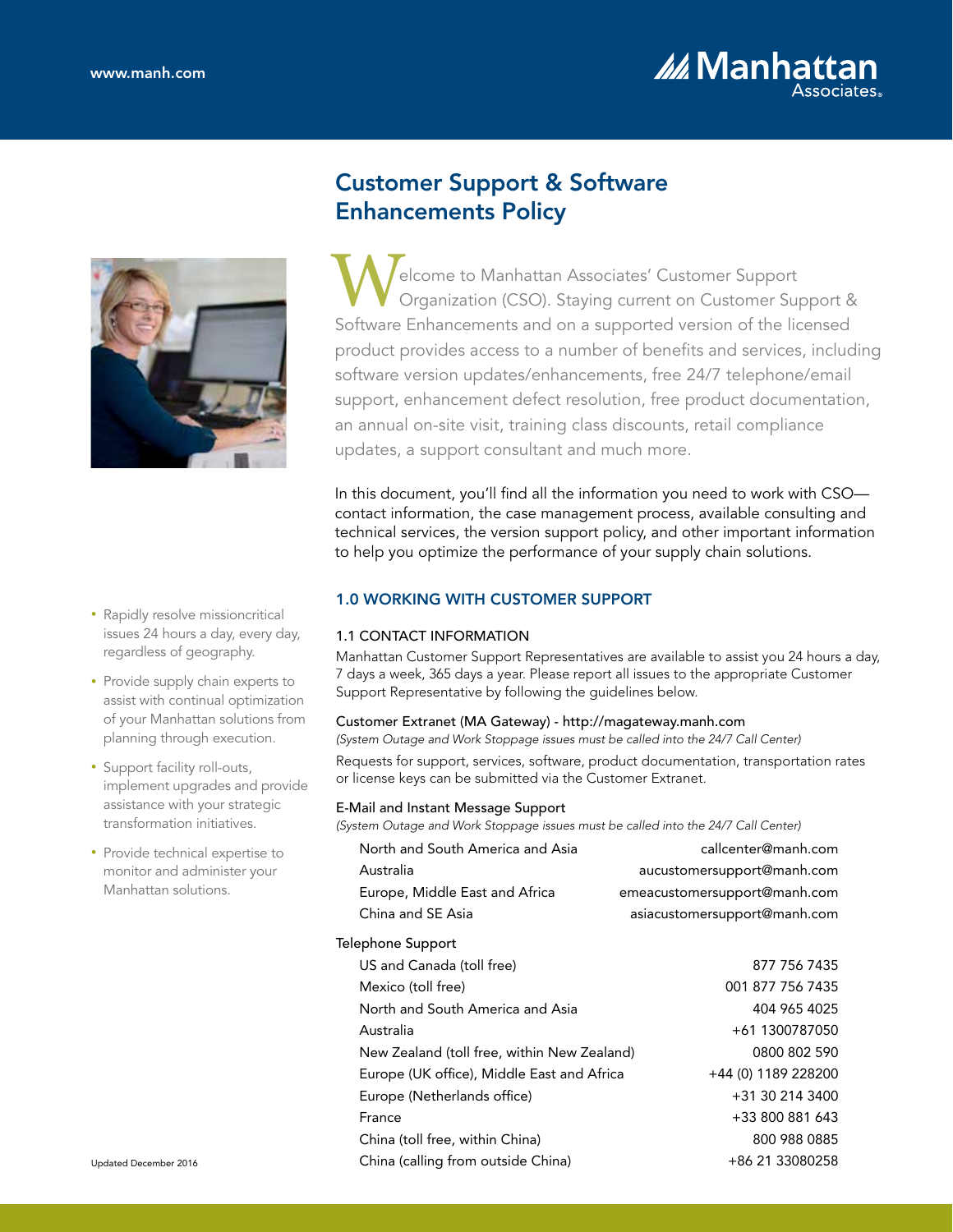

#### 1.2 CASE MANAGEMENT PROCESS

The Manhattan Associates Customer Support Organization is committed to providing service in a timely and efficient manner. Your Customer Support Representative typically follows the procedures described below:

- Assign a Case Number. When you initiate a case, the representative assigns a case number.
- Classify the Case Type. Cases are first classified as either Support or Service. Support cases are further categorized as an Incident Case or a Problem Case.
	- Incident Case. Used to record the occurrence of an issue. An open Incident means there is an ongoing event that requires resolution (either workaround or permanent resolution). An Incident Case is closed once the occurrence of the event is addressed.
	- Problem Case. Used to track the root cause analysis and permanent resolution of a known issue.
- Determine the Case Severity Level. The Customer Support Representative works with you to determine the severity of the case primarily based upon the impact to your business. Please see the chart at the end of this document for severity definitions.
- Assign Resource(s).
- Escalate Attention to the Case. Please see the chart at the end of this document.

#### 1.3 CUSTOMER RESPONSIBILITIES

There are several steps you can take to help us expedite the problem resolution process. These include:

- Maintain a Level 1 and 2 Support Structure. To minimize impact to operations and to ensure issues are handled efficiently, you should provide a centralized, internal helpdesk that serves as a first line of support. All support matters will flow through your internal help desk. The helpdesk then engages your level 2 support experts for initial triage and research so they can provide Manhattan's Customer Support Organization with the information required such as business impact, reproducible steps, and relevant data and logs. Services required to aid in the collection of basic information or to assist in level 1 and level 2 support are not covered by this Policy.
- Establish Ongoing System Access. To resolve difficult-to-diagnose issues, Manhattan Associates' Customer Support Representatives must have access to your software environment. The speed at which we can resolve issues is directly related to the ability to view system behavior and/or actual data; therefore, we highly recommend that you make arrangements to enable connectivity to your test and/or production environments with read-only access. Manhattan Associates' preferred method of connectivity for purposes of customer support is LAN-to-LAN VPN, due to its optimal flexibility in design and security. Manhattan Associates does not allow client-server VPN technologies to originate from within its corporate environment, such as SSL.
- Perform System Administration. Issues with the warranted product can result from external factors. For this reason, you should perform the required system administration on a routine basis; including, but not limited to, computer and database backups, updating virus protection, applying operating system patches, and/or purging historic transactional data. Services provided while assisting in the resolution of an issue caused by a lack of system administration are not covered by this Policy.
- Set Up a Test Environment. Given the mission-critical nature of our software, we ask that you provide a separate environment to test new functionality, program fixes and modifications/extensions. The data in this environment should be kept in synch with production to the extent reasonable to ensure the validity of these tests.

## 2.0 BENEFITS

The following benefits and services are available to customers who are current on Customer Support & Software Enhancements or other maintenance agreement and on a supported version of the Licensed Product.

#### 2.1 SOFTWARE VERSION UPDATES/ENHANCEMENTS

You are entitled to all updates/enhancements in the latest version or service pack of the software applications licensed in your software license agreement without additional license fees. Any associated implementation consulting/ programming services requested by the customer to install updates are covered under a separate Statement of Work.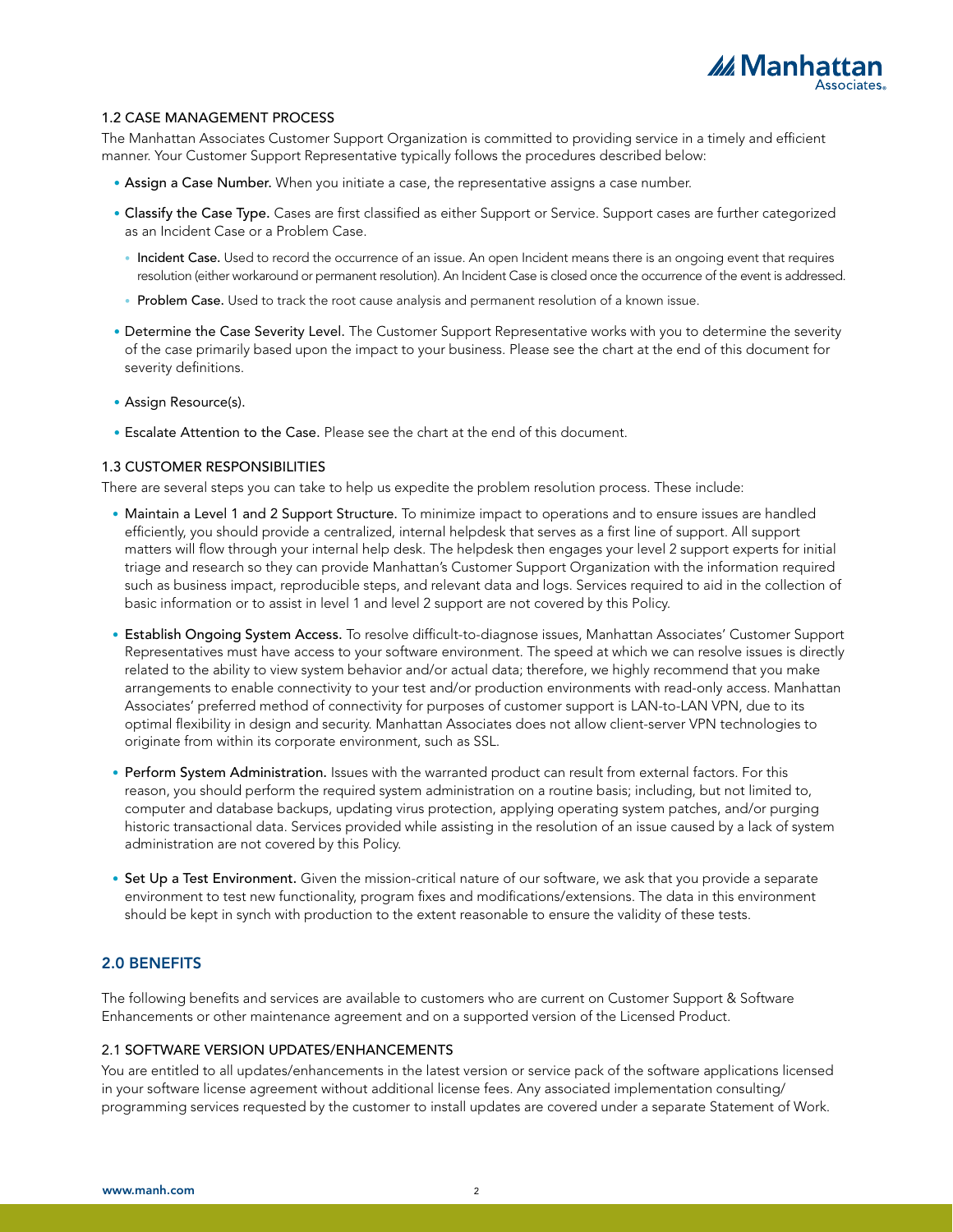

## 2.2 FREE SUPPORT FOR WARRANTED PRODUCTS

Receive free telephone/email support for all issues directly related to the warranted software applications licensed in your software license agreement.

#### 2.3 EXTENSION DEFECT RESOLUTION

This support applies to Modifications, Interfaces or Extensions ("Extensions") designed, programmed, tested and delivered by Manhattan Associates in accordance with a corresponding detailed design specification as agreed upon and signed off by Manhattan and the customer. The most recent agreed upon and signed off Design Specification supersedes all previous specifications for the purpose of this support. This Extension support becomes effective after mutual acceptance of Extension and the first commercial use of said Extension. Upgrades of Extensions to new releases are covered under a separate statement of work. The customer's exclusive remedy and Manhattan's entire liability for defects in said Extensions shall be the correction of such defects in said Extensions.

## 2.4 FREE PRODUCT DOCUMENTATION

System documentation (Manhattan's Advanced Information Manager) for the customer's licensed products is provided at no charge.

#### 2.5 FREE ANNUAL ON-SITE VISIT

Customers are entitled to a visit from a Customer Support Consultant to one of your sites at least once per subscription period. Customers typically use this free consulting time (8 hours) to perform system efficiency audits, conduct training or discuss future business requirements. The consultant's out-of-pocket expenses are not covered by this Policy.

## 2.6 ACCESS TO CUSTOMER EXTRANET

MA Gateway provides access to detailed Manhattan Associates software information and the ability to submit, update and review your Customer Support cases; as well as request product downloads, license keys and transportation rates. You can also update your contact information, download transportation rates and customer/product specific files, register for Educational Services classes and complete customer satisfaction surveys.

#### 2.7 EDUCATIONAL SERVICES CLASS DISCOUNT

All Manhattan Associates' scheduled public training classes are available at a 10% discount on the then-current published tuition rates.

#### 2.8 RETAIL COMPLIANCE UPDATES

Updates for the currently supported versions of software are made available per Manhattan Associates' Retail Compliance Policy. This Policy, as well as information regarding Retail Compliance initiatives, is available on Manhattan Associates' customer extranet (MA Gateway).

## 2.9 FREE ESTIMATES PROVIDED FOR SIMPLE PROJECTS OR MODIFICATIONS

Time spent on high-level estimates is free of charge. Time required for functional specifications, detailed design or technical review is billed at Manhattan Associates' current rates. These are non-binding estimates that are updated, if necessary, once the design is complete.

#### 2.10 ACCOUNT MANAGEMENT

An Account Manager is available to work with you to understand and support your business requirements, objectives and strategic development plans.

#### 2.11 SUPPORT CONSULTANT

Following implementation of the licensed product and transition to Customer Support, a consultant is assigned to your organization. This consultant becomes familiar with your process flow as well as any custom extensions so we can provide the most effective support.

## 2.12 RECEIVE SERVICES AT CURRENT HOURLY BILLING RATES WITH NO ADDITIONAL PREMIUM

## 2.13 RECEIVE CARRIER RATES AT CURRENT COSTS WITH NO ADDITIONAL PREMIUM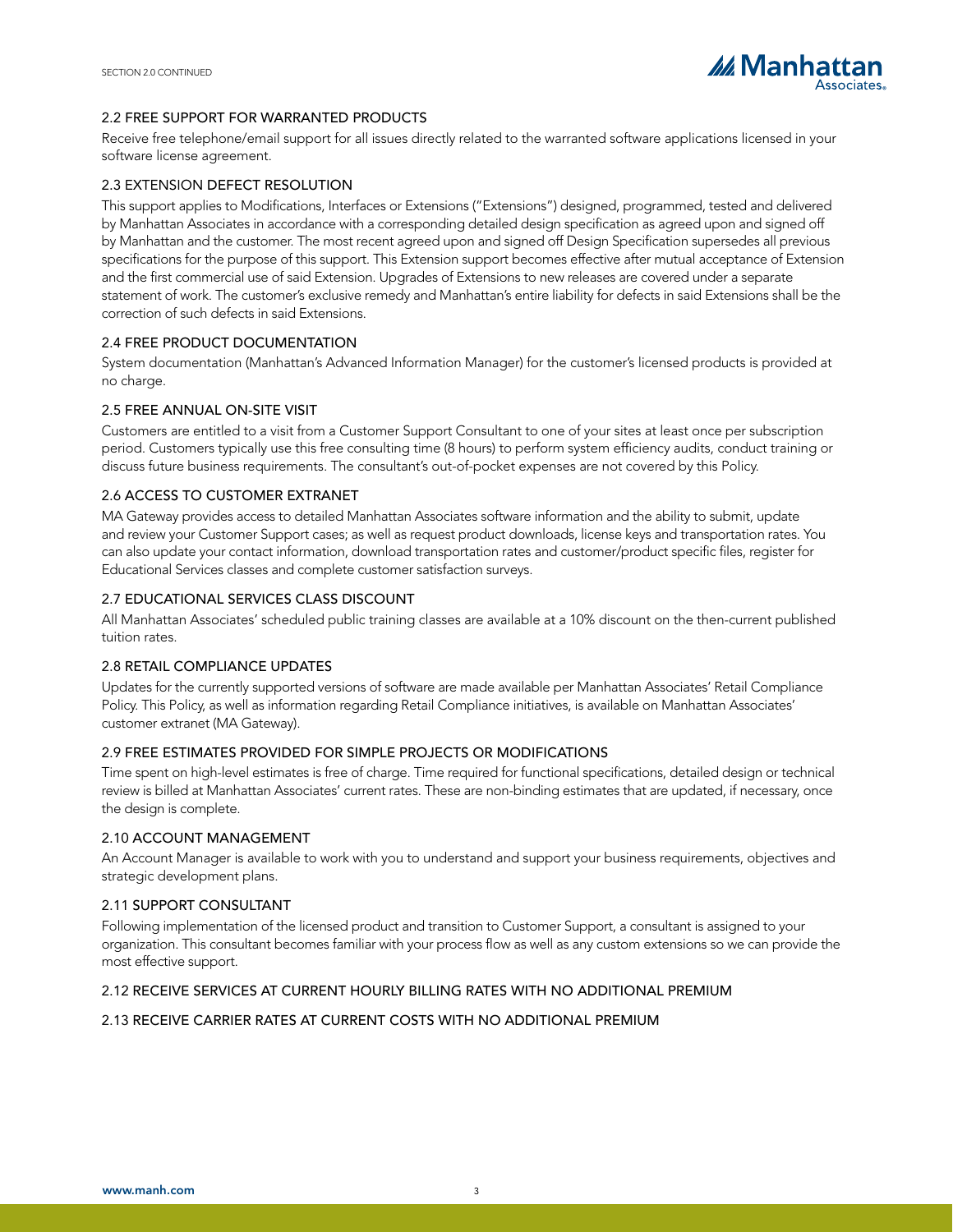

# 3.0 CONSULTING AND TECHNICAL SERVICES

#### 3.1 CONSULTING AND TECHNICAL SERVICES

In addition to the benefits mentioned above, Manhattan Associates is committed to providing our customers with access to additional technical and consulting assistance to address changing business requirements after the initial implementation. Manhattan offers the following services on a billable basis:

- Configure additional functionality
- Design, develop, test and deploy extensions to existing software
- Develop and conduct customer-specific training
- Provide on-site services
- Provide dedicated on-call support during special projects or specific events
- Provide project management services
- Implement software upgrades
- Support new facility roll-outs
- Operations Review Engagements
	- On-site evaluation of your supply chain operations
	- Recommend configuration adjustments to respond to changing operational requirements
- Manhattan SureCheck™
	- Technical application environment audits
	- Technical infrastructure audits
	- System administration processes audits
- Provide Application Management Services (AMS)
	- System health monitoring and reporting
	- Data purge and archive setup and execution
	- Software delivery and installation management
	- System optimization
	- Application administration
- Provide Parcel Carrier Requirements Services
	- Label and document changes
	- Rate and routing updates

## 3.2 SUPPORT SERVICES

Manhattan Associates offers the following support services on a billable basis:



- Research and address problems (with data or application) not caused by a Manhattan Associates employee or the warranted product.
- Perform system administration tasks to maintain optimal software performance.
- Support the testing and implementation of a newer operating system, database or third-party software version.

# 4.0 VERSION SUPPORT POLICY

#### 4.1 MANHATTAN PRODUCT SUPPORT

Staying current on Manhattan Associates' software ensures your organization maximizes its return on investment. All products released by Manhattan Associates are fully supported for a period of 60 months after the general release date of that version. Support pertains to reproducible issues related to functionality in production use and updates are provided on the latest Service Pack level. At the end of the support period, Manhattan Associates continues to service product versions on a billable basis. Manhattan Associates does reserve the right to discontinue service of a product line three years after that product has been officially discontinued.

# 4.2 THIRD-PARTY SOFTWARE SUPPORT

Manhattan supports products using certified and supported computer operating systems, databases, and third-party software versions as outlined in the system documentation. Any work related to the testing, implementation of, or software development required for newer, or different, operating systems, databases, or third-party software versions is covered under a separate Statement of Work.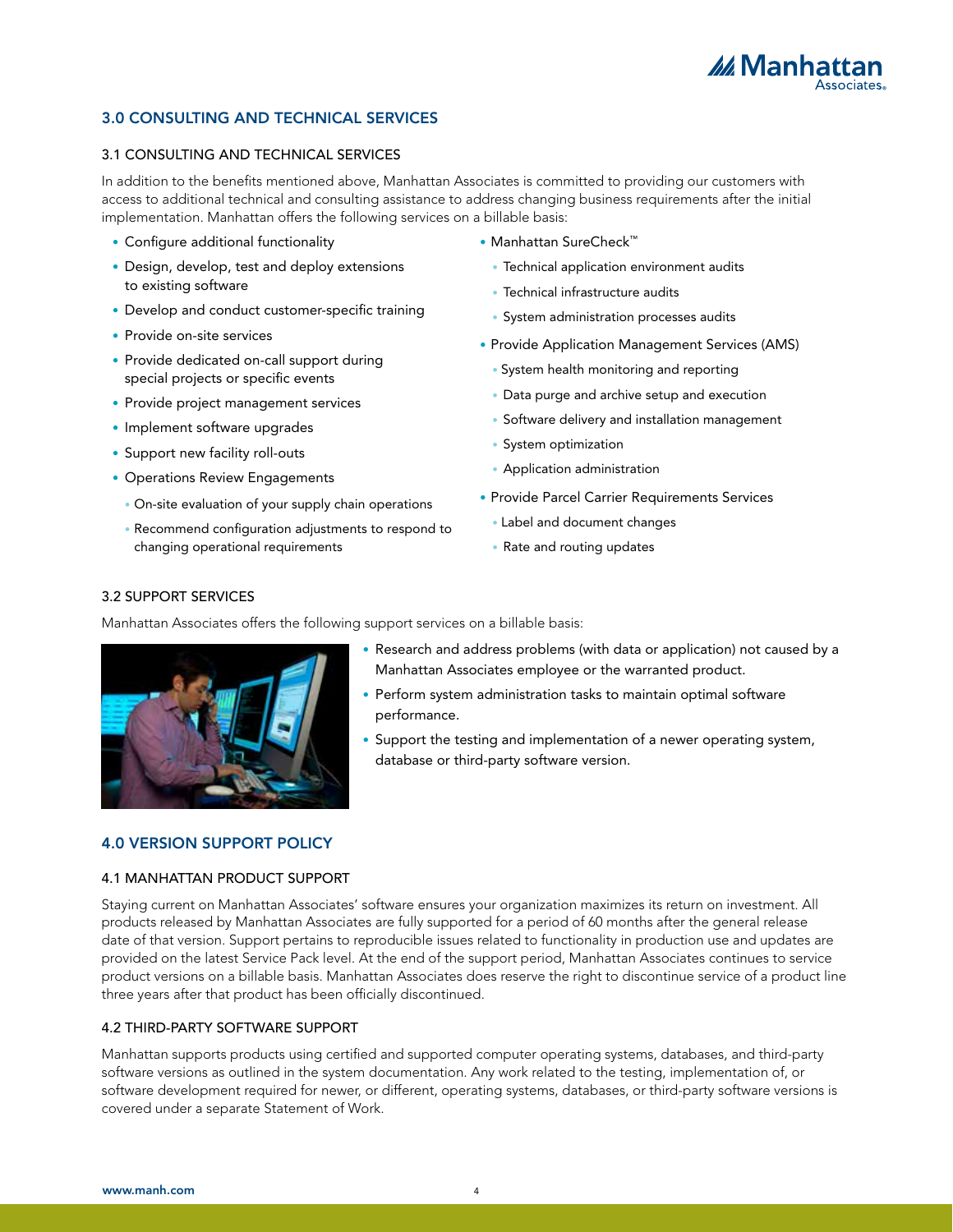

#### 4.3 MOBILE OPERATING SYSTEM SUPPORT

For mobile device applications, Manhattan supports products using certified and supported mobile operating systems as outlined in the system documentation. For supported versions, Manhattan also provides software updates to the licensed product for issues identified during customer testing of major and minor (dot) mobile device operating system releases. Any work related to the testing and implementation of a newer, or different, mobile operating system version is covered under a separate Statement of Work. Furthermore, a Manhattan testing engagement is required when updating the mobile operating system for installations in which there are Extensions; the scope of which is dependent on both the Extensions and the changes in the major release. Deployment of both minor and major releases to production must be controlled to ensure only thoroughly tested updates are promoted to a production environment.

# 5.0 TERMS AND CONDITIONS

- 5.1 The Customer Support & Software Enhancements Policy is to be read in conjunction with the customer's software license agreement and customer support and software enhancements agreement with Manhattan.
- 5.2 To receive the benefits of Manhattan Associates' Customer Support & Software Enhancement Policy, a customer must sign a customer support and software enhancements agreement or other maintenance agreement and pay the applicable fees before service can begin. Such annual fees are based on the then-current applicable software license fees for the relevant products.
- 5.3 Manhattan Associates reserves the right to change its Customer Support & Software Enhancements Policy or other maintenance agreement fees without prior notice.
- 5.4 The Annual Renewal Invoice is typically sent to the customer 60 days before the annual agreement expires. Prompt payment of this invoice ensures uninterrupted coverage.
- 5.5 Cancellation, termination, failure to pay the applicable fees or otherwise failure to renew the Customer Support & Software Enhancements agreement, or other maintenance agreement, will result in termination of access to all support, services, as well as any past, current or future software enhancements and version releases. Manhattan Associates will also remove any customer-specific information from our code management and internal knowledgebase systems. For up to five (5) years after the Software Enhancements subscription lapses, it can be reinstated by paying Manhattan Associates a reinstatement fee equal to one hundred and fifty percent (150%) of the unpaid fees that would have been paid if coverage had not lapsed. After the five years, the software must be relicensed under Manhattan Associates' then current licensing terms and conditions. Any customer seeking support shall first be required to reinstate a maintenance agreement. Manhattan reserves the right to refuse support and services unless and until such customer is reinstated. Should Manhattan, at its sole discretion, offer limited services to a customer that has not met the requirements listed above, such services shall be provided on an as-is basis with no express or implied warranty. Customers shall pay current undiscounted hourly rates along with any costs associated with performing such services and acknowledge that Manhattan may discontinue services at any time without notice. In no event will any amounts paid for such services be credited toward any future maintenance subscription.
- 5.6 Manhattan Associates may, at times, run read-only diagnostic and monitoring tools on the customer's environment of the licensed software in order to assist with support activities.
- 5.7 Manhattan Associates reserves the right to periodically audit the condition and utilization of the licensed software.
- 5.8 Manhattan Associates commonly assists with problems that affect our customer's use of the product, including hardware and third party software. However, the Customer Support & Software Enhancements Policy applies only to the Licensed Product(s) as defined under the customer's software license agreement. Third-party software embedded in the Licensed Products and therefore sublicensed through Manhattan Associates shall be considered a Licensed Product(s), and covered by this Policy, so long as the customer is current with all fees. Hardware and other third-party software products such as operating systems and database software are not covered by this Policy; however Manhattan passes through any manufacturer warranties to any such products to which Manhattan has been granted the right to do so.